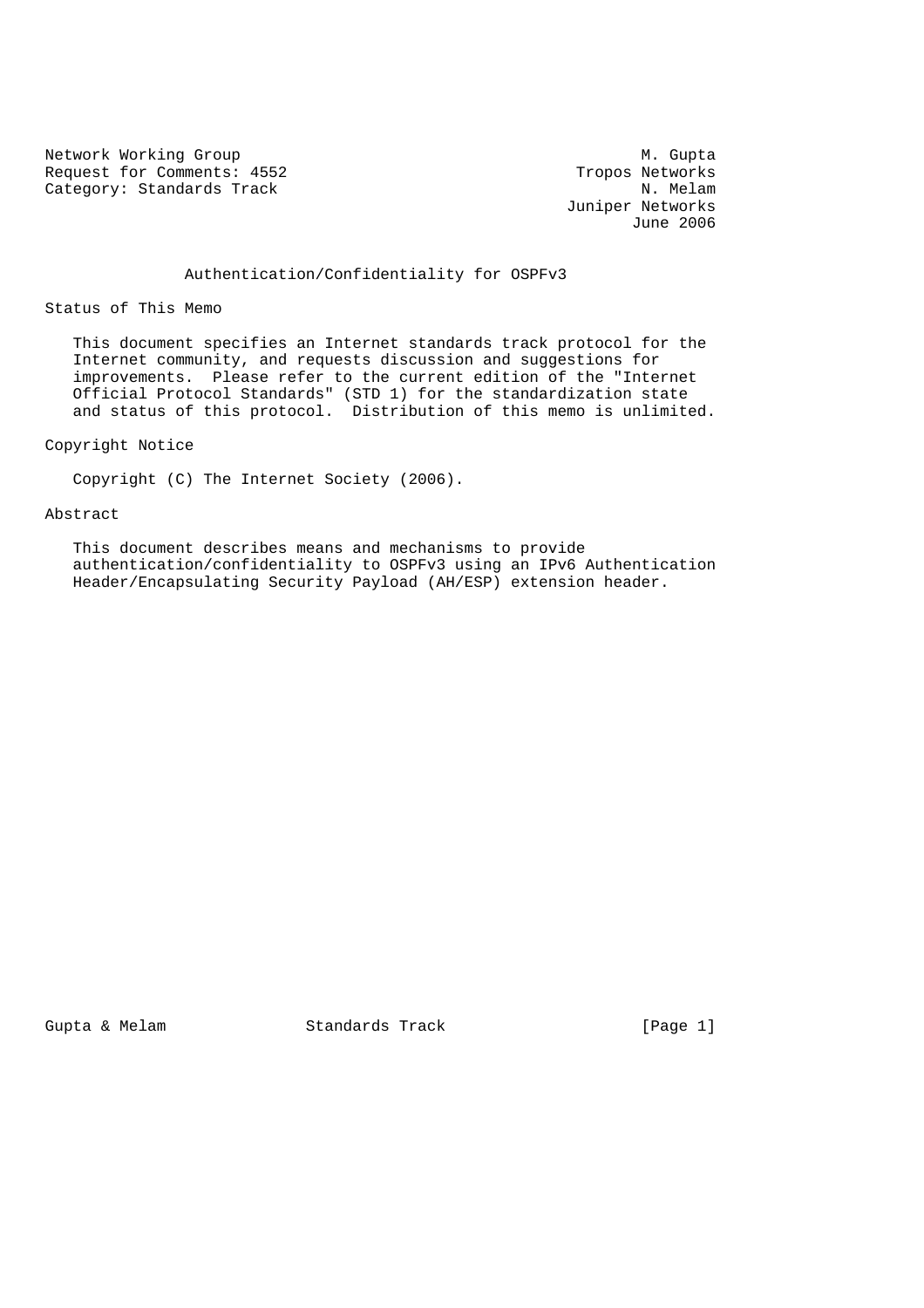Table of Contents

| $\mathcal{R}$ |
|---------------|
| 4.            |
| 5             |
| б.            |
| $7_{\circ}$   |
|               |
| 8.            |
|               |
|               |
|               |
|               |
|               |
|               |
|               |
| 13.           |
|               |
|               |
|               |
|               |
| 152           |
|               |

# 1. Introduction

 OSPF (Open Shortest Path First) Version 2 [N1] defines the fields AuType and Authentication in its protocol header to provide security. In OSPF for IPv6 (OSPFv3) [N2], both of the authentication fields were removed from OSPF headers. OSPFv3 relies on the IPv6 Authentication Header (AH) and IPv6 Encapsulating Security Payload (ESP) to provide integrity, authentication, and/or confidentiality.

 This document describes how IPv6 AH/ESP extension headers can be used to provide authentication/confidentiality to OSPFv3.

 It is assumed that the reader is familiar with OSPFv3 [N2], AH [N5], ESP [N4], the concept of security associations, tunnel and transport mode of IPsec, and the key management options available for AH and ESP (manual keying [N3] and Internet Key Exchange (IKE)[I1]).

1.1. Conventions Used in This Document

 The key words "MUST", "MUST NOT", "REQUIRED", "SHALL", "SHALL NOT", "SHOULD", "SHOULD NOT", "RECOMMENDED", "MAY", and "OPTIONAL" in this document are to be interpreted as described in RFC 2119 [N7].

Gupta & Melam Standards Track [Page 2]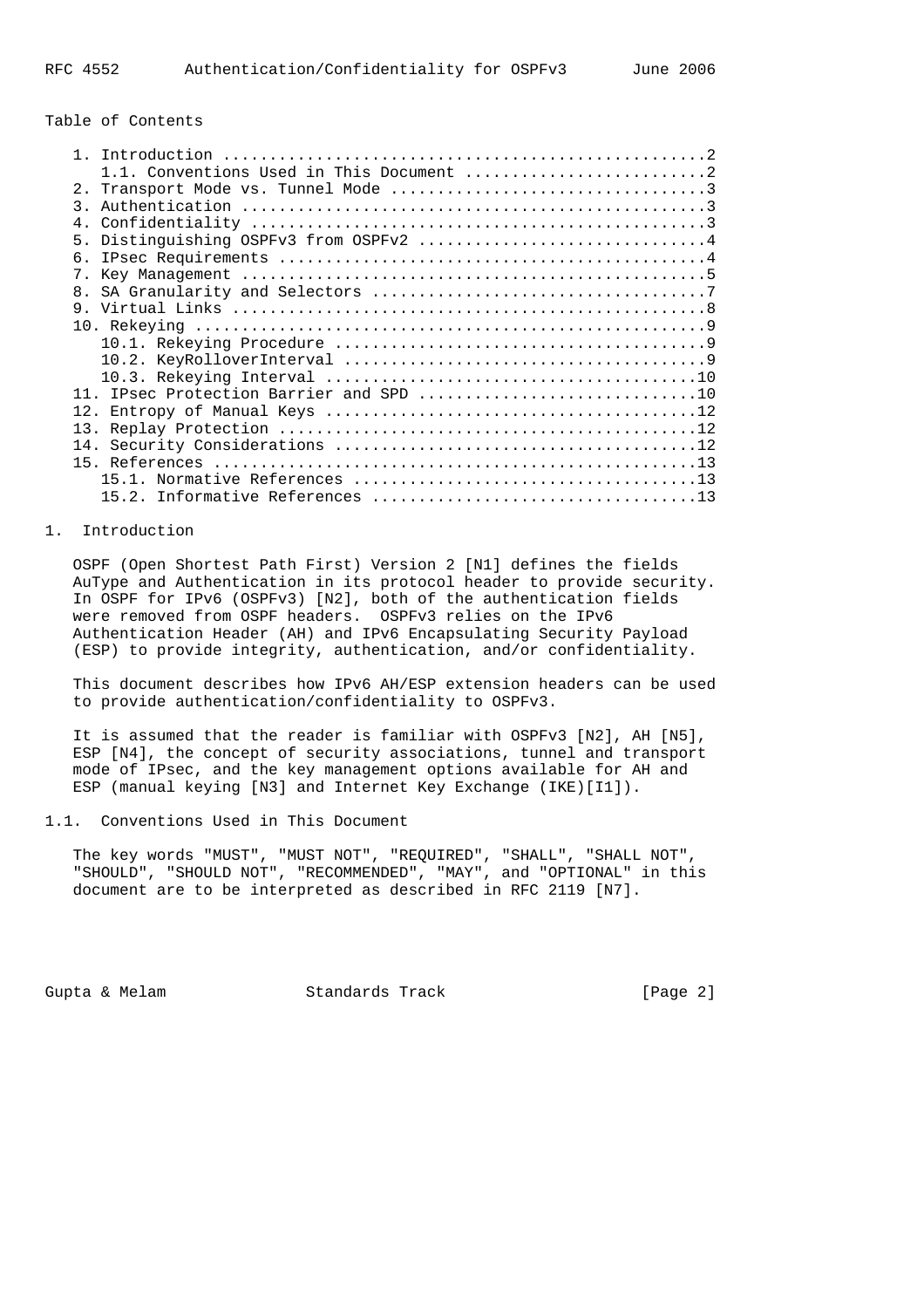## 2. Transport Mode vs. Tunnel Mode

 The transport mode Security Association (SA) is generally used between two hosts or routers/gateways when they are acting as hosts. The SA must be a tunnel mode SA if either end of the security association is a router/gateway. Two hosts MAY establish a tunnel mode SA between themselves. OSPFv3 packets are exchanged between routers. However, since the packets are locally delivered, the routers assume the role of hosts in the context of tunnel mode SA. All implementations conforming to this specification MUST support transport mode SA to provide required IPsec security to OSPFv3 packets. They MAY also support tunnel mode SA to provide required IPsec security to OSPFv3 packets.

3. Authentication

 Implementations conforming to this specification MUST support authentication for OSPFv3.

 In order to provide authentication to OSPFv3, implementations MUST support ESP and MAY support AH.

 If ESP in transport mode is used, it will only provide authentication to OSPFv3 protocol packets excluding the IPv6 header, extension headers, and options.

 If AH in transport mode is used, it will provide authentication to OSPFv3 protocol packets, selected portions of IPv6 header, selected portions of extension headers, and selected options.

When OSPFv3 authentication is enabled,

- o OSPFv3 packets that are not protected with AH or ESP MUST be silently discarded.
- o OSPFv3 packets that fail the authentication checks MUST be silently discarded.
- 4. Confidentiality

 Implementations conforming to this specification SHOULD support confidentiality for OSPFv3.

If confidentiality is provided, ESP MUST be used.

Gupta & Melam Standards Track [Page 3]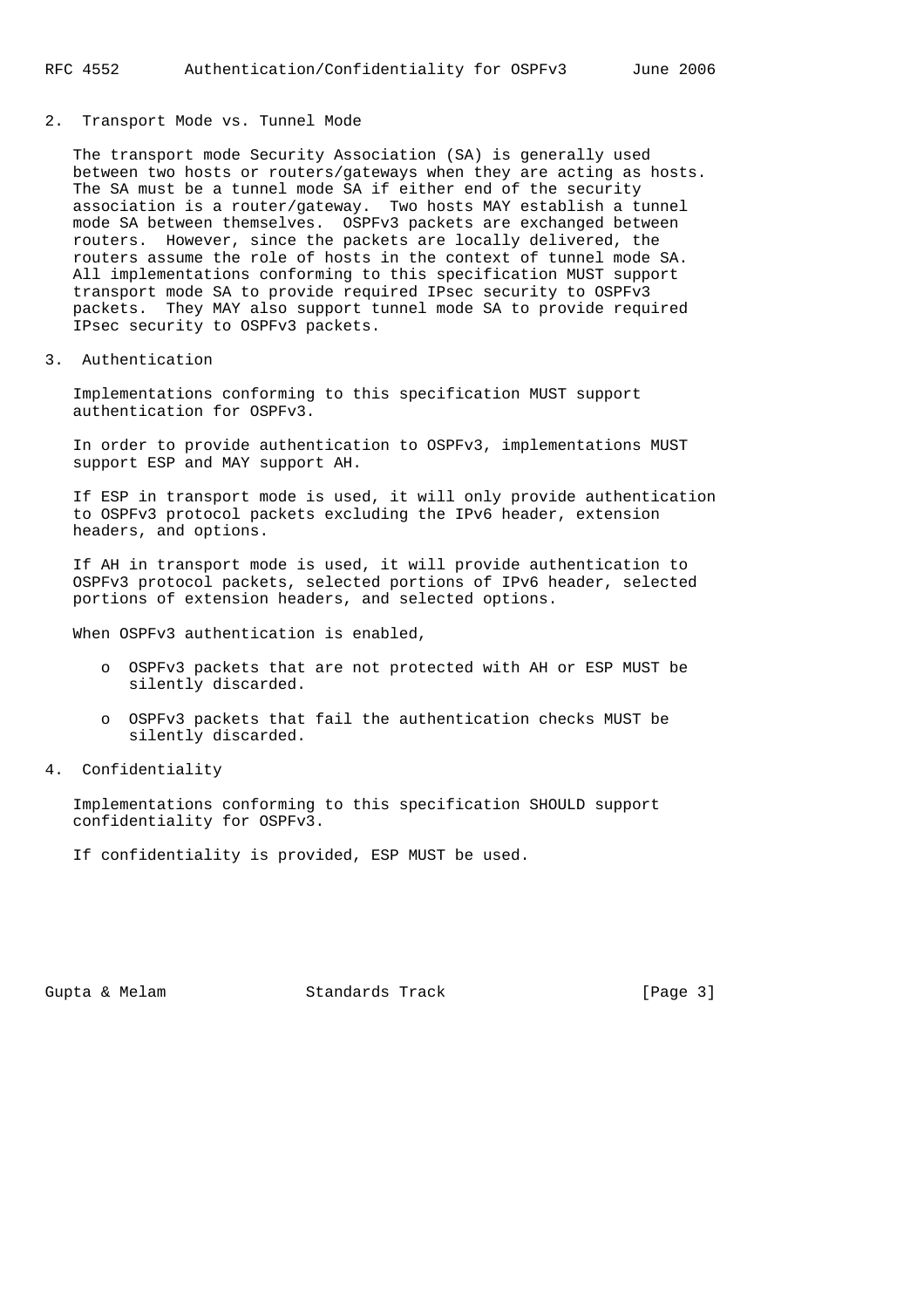#### RFC 4552 Authentication/Confidentiality for OSPFv3 June 2006

When OSPFv3 confidentiality is enabled,

- o OSPFv3 packets that are not protected with ESP MUST be silently discarded.
- o OSPFv3 packets that fail the confidentiality checks MUST be silently discarded.
- 5. Distinguishing OSPFv3 from OSPFv2

 The IP/IPv6 Protocol Type for OSPFv2 and OSPFv3 is the same (89), and OSPF distinguishes them based on the OSPF header version number. However, current IPsec standards do not allow using arbitrary protocol-specific header fields as the selectors. Therefore, the OSPF version field in the OSPF header cannot be used to distinguish OSPFv3 packets from OSPFv2 packets. As OSPFv2 is only for IPv4 and OSPFv3 is only for IPv6, the version field in the IP header can be used to distinguish OSPFv3 packets from OSPFv2 packets.

6. IPsec Requirements

 In order to implement this specification, the following IPsec capabilities are required.

 Transport mode IPsec in transport mode MUST be supported. [N3]

 Multiple Security Policy Databases (SPDs) The implementation MUST support multiple SPDs with an SPD selection function that provides an ability to choose a specific SPD based on interface. [N3]

Selectors

 The implementation MUST be able to use source address, destination address, protocol, and direction as selectors in the SPD.

 Interface ID tagging The implementation MUST be able to tag the inbound packets with the ID of the interface (physical or virtual) via which it arrived. [N3]

 Manual key support Manually configured keys MUST be able to secure the specified traffic. [N3]

Gupta & Melam Standards Track [Page 4]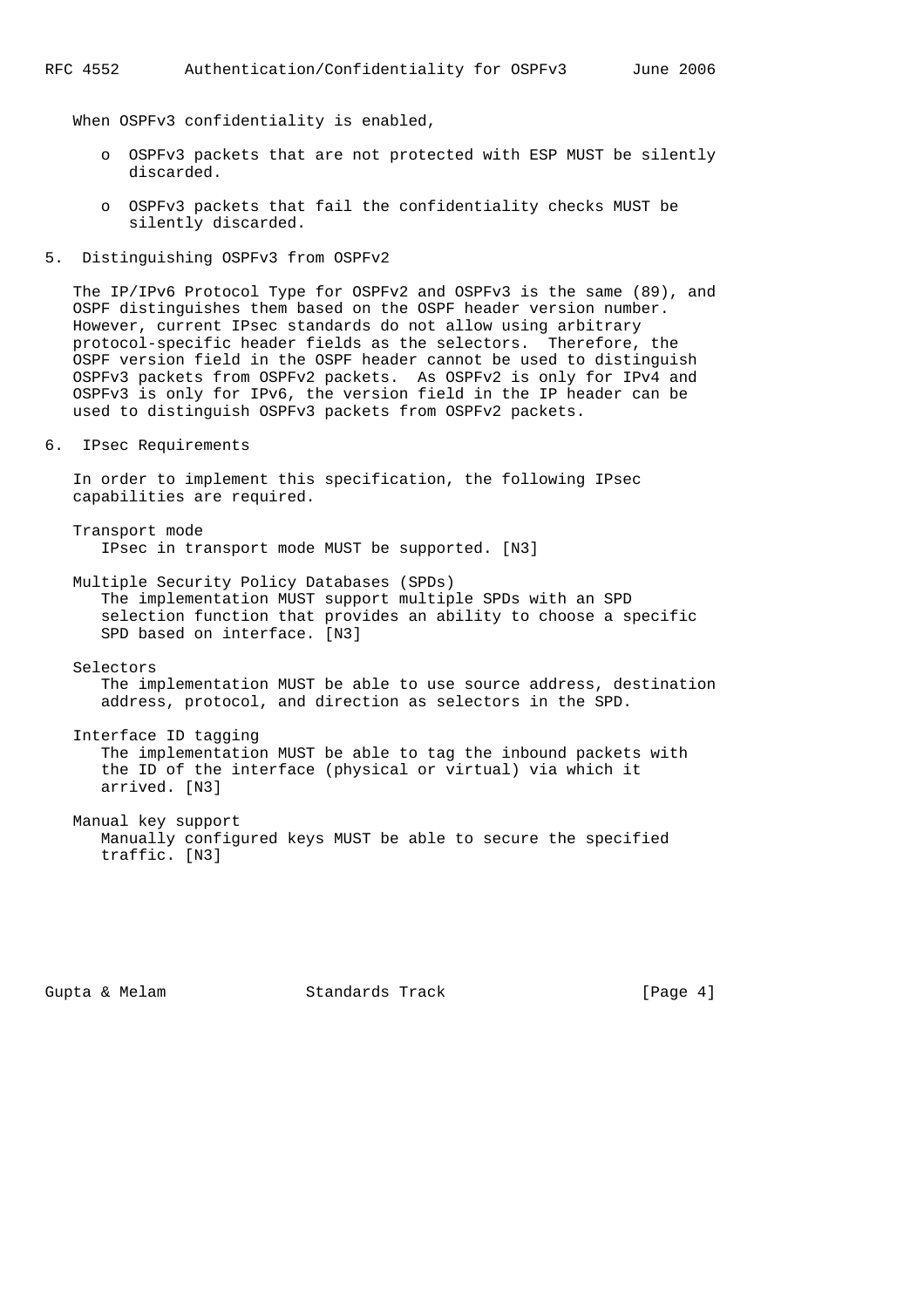Encryption and authentication algorithms The implementation MUST NOT allow the user to choose stream ciphers as the encryption algorithm for securing OSPFv3 packets since the stream ciphers are not suitable for manual keys. Except when in conflict with the above statement, the key words "MUST", "MUST NOT", "REQUIRED", "SHOULD", and "SHOULD NOT" that appear in the [N6] document for algorithms to be supported are to be interpreted as described in [N7] for OSPFv3 support as well. Dynamic IPsec rule configuration The routing module SHOULD be able to configure, modify, and delete IPsec rules on the fly. This is needed mainly for securing

 Encapsulation of ESP packet IP encapsulation of ESP packets MUST be supported. For simplicity, UDP encapsulation of ESP packets SHOULD NOT be used.

 Different SAs for different Differentiated Services Code Points (DSCPs) As per [N3], the IPsec implementation MUST support the establishment and maintenance of multiple SAs with the same selectors between a given sender and receiver. This allows the implementation to associate different classes of traffic with the same selector values in support of Quality of Service (QoS).

7. Key Management

virtual links.

 OSPFv3 exchanges both multicast and unicast packets. While running OSPFv3 over a broadcast interface, the authentication/confidentiality required is "one to many". Since IKE is based on the Diffie-Hellman key agreement protocol and works only for two communicating parties, it is not possible to use IKE for providing the required "one to many" authentication/confidentiality. This specification mandates the usage of Manual Keying with current IPsec implementations. Future specifications can explore the usage of protocols like Kerberized Internet Negotiation of Keys/Group Secure Association Key Management Protocol (KINK/GSAKMP) when they are widely available. In manual keying, SAs are statically installed on the routers and these static SAs are used to authenticate/encrypt packets.

 The following discussion explains that it is not scalable and is practically infeasible to use different security associations for inbound and outbound traffic to provide the required "one to many" security. Therefore, the implementations MUST use manually

Gupta & Melam Standards Track (Page 5)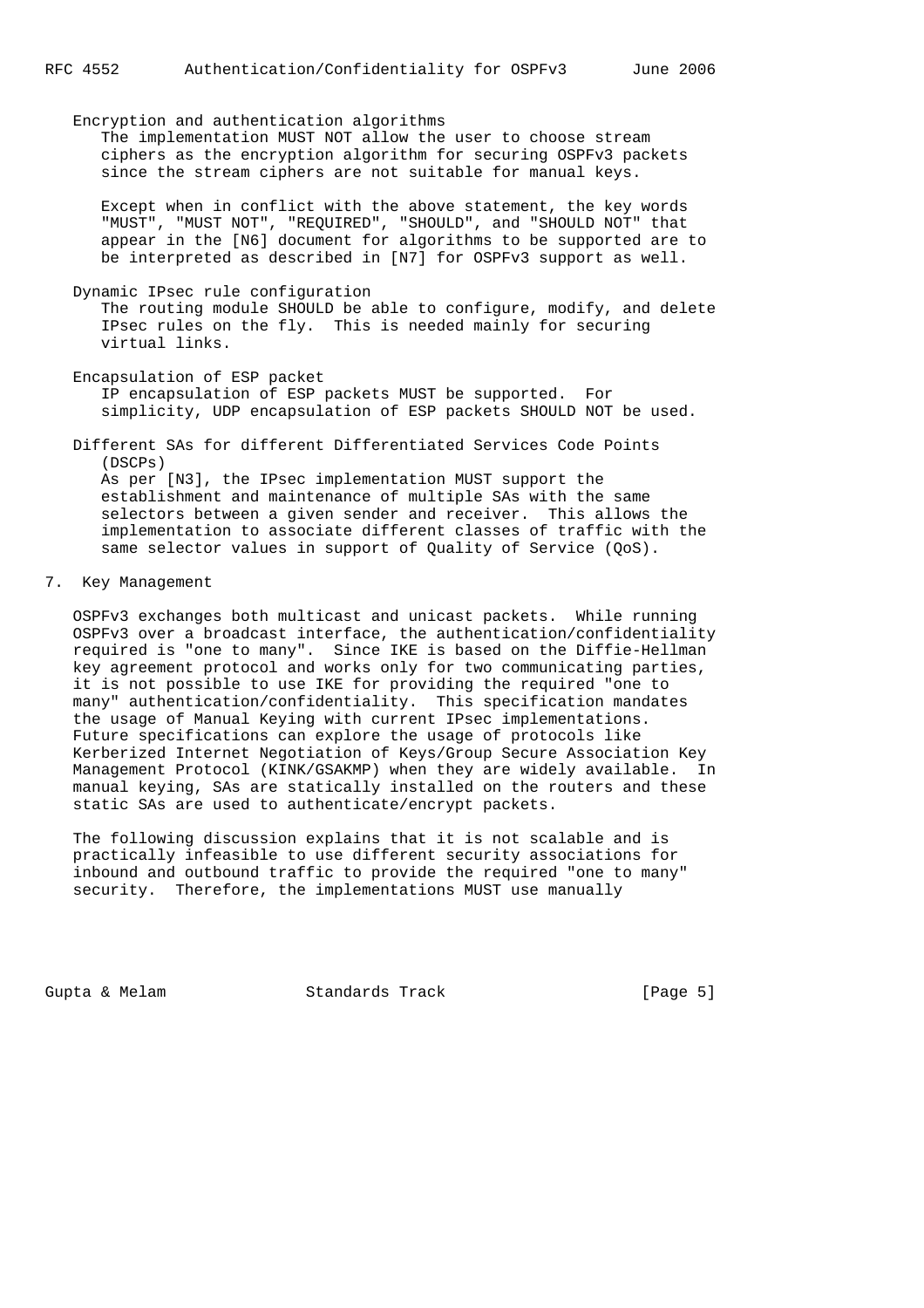configured keys with the same SA parameters (Security Parameter Index (SPI), keys, etc.) for both inbound and outbound SAs (as shown in Figure 3).

| Α       |   |                  |          |
|---------|---|------------------|----------|
| SAa     |   |                  |          |
| SAb     |   |                  |          |
|         |   |                  |          |
| В       |   |                  |          |
| SAb     |   |                  |          |
| SAa     |   |                  | Figure 1 |
|         |   |                  |          |
| C       |   |                  |          |
| SAa/SAb |   |                  |          |
| SAa/SAb | ✓ |                  |          |
|         |   |                  |          |
|         |   | <b>Broadcast</b> |          |
|         |   | Network          |          |
|         |   |                  |          |

 If we consider communication between A and B in Figure 1, everything seems to be fine. A uses security association SAa for outbound packets and B uses the same for inbound packets and vice versa. Now if we include C in the group and C sends a packet using SAa, then only A will be able to understand it. Similarly, if C sends a packet using SAb, then only B will be able to understand it. Since the packets are multicast and they are going to be processed by both A and B, there is no SA for C to use so that both A and B can understand them.

| Α   |    |           |
|-----|----|-----------|
| SAa | -> |           |
| SAb |    |           |
| SAc |    |           |
|     |    |           |
| В   |    |           |
| SAb | >  |           |
| SAa |    | Figure 2  |
| SAc |    |           |
|     |    |           |
| C   |    |           |
| SAc | >  |           |
| SAa |    |           |
| SAb |    |           |
|     |    |           |
|     |    | Broadcast |
|     |    | Network   |

Gupta & Melam Standards Track (Page 6)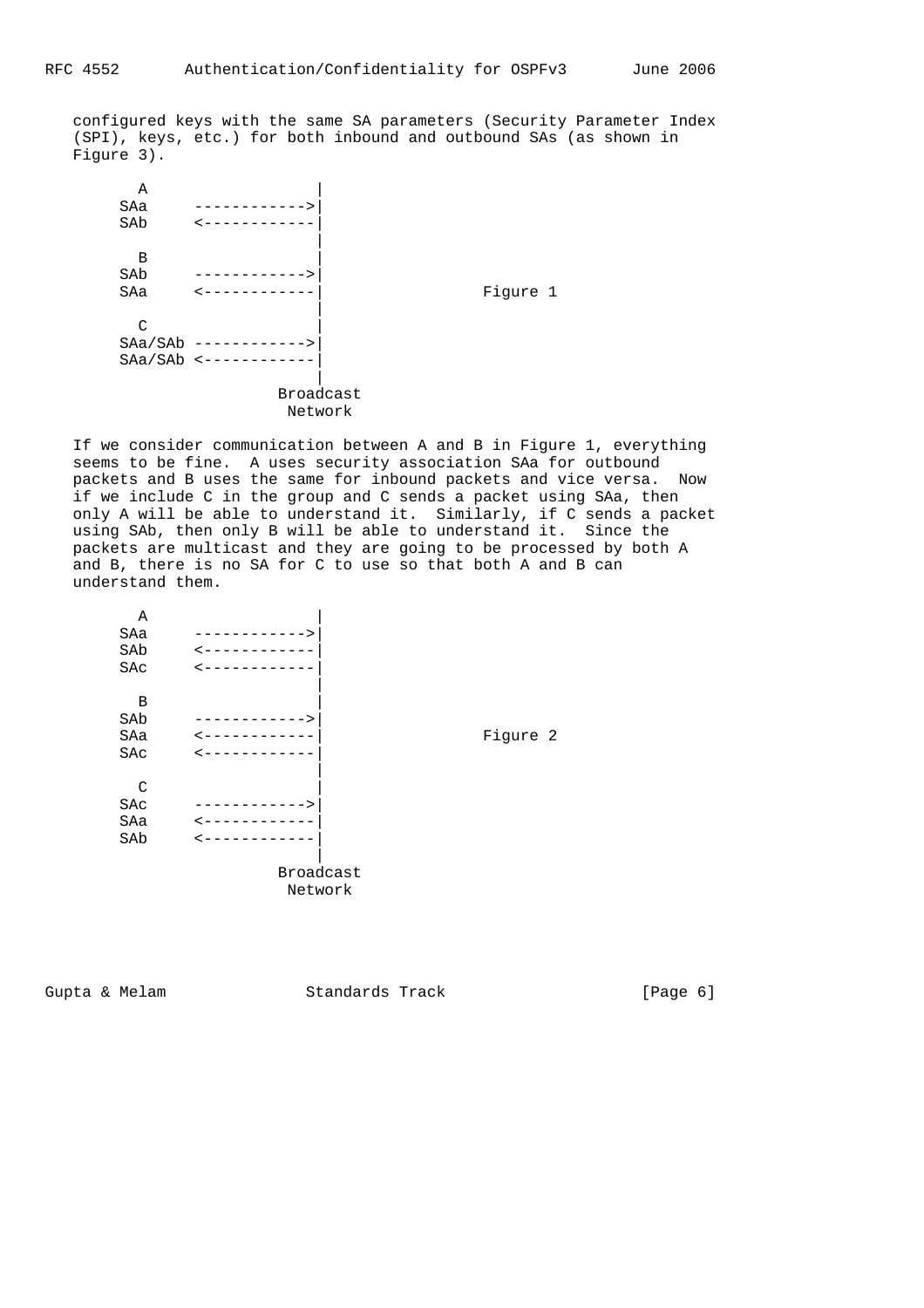The problem can be solved by configuring SAs for all the nodes on every other node as shown in Figure 2. So A, B, and C will use SAa, SAb, and SAc, respectively, for outbound traffic. Each node will lookup the SA to be used based on the source (A will use SAb and SAc for packets received from B and C, respectively). This solution is not scalable and practically infeasible because a large number of SAs will need to be configured on each node. Also, the addition of a node in the broadcast network will require the addition of another SA on every other node.

| Α   |   |           |          |
|-----|---|-----------|----------|
| SAo |   |           |          |
| SAi |   |           |          |
| В   |   |           |          |
| SAo | > |           |          |
| SAi |   |           | Figure 3 |
| C   |   |           |          |
| SAo |   |           |          |
| SAi |   |           |          |
|     |   |           |          |
|     |   | Broadcast |          |
|     |   | Network   |          |

 The problem can be solved by using the same SA parameters (SPI, keys, etc.) for both inbound (SAi) and outbound (SAo) SAs as shown in Figure 3.

8. SA Granularity and Selectors

 The user SHOULD be given the choice of sharing the same SA among multiple interfaces or using a unique SA per interface.

 OSPFv3 supports running multiple instances over one interface using the "Instance Id" field contained in the OSPFv3 header. As IPsec does not support arbitrary fields in the protocol header to be used as the selectors, it is not possible to use different SAs for different OSPFv3 instances running over the same interface. Therefore, all OSPFv3 instances running over the same interface will have to use the same SA. In OSPFv3 RFC terminology, SAs are per-link and not per-interface.

Gupta & Melam Standards Track [Page 7]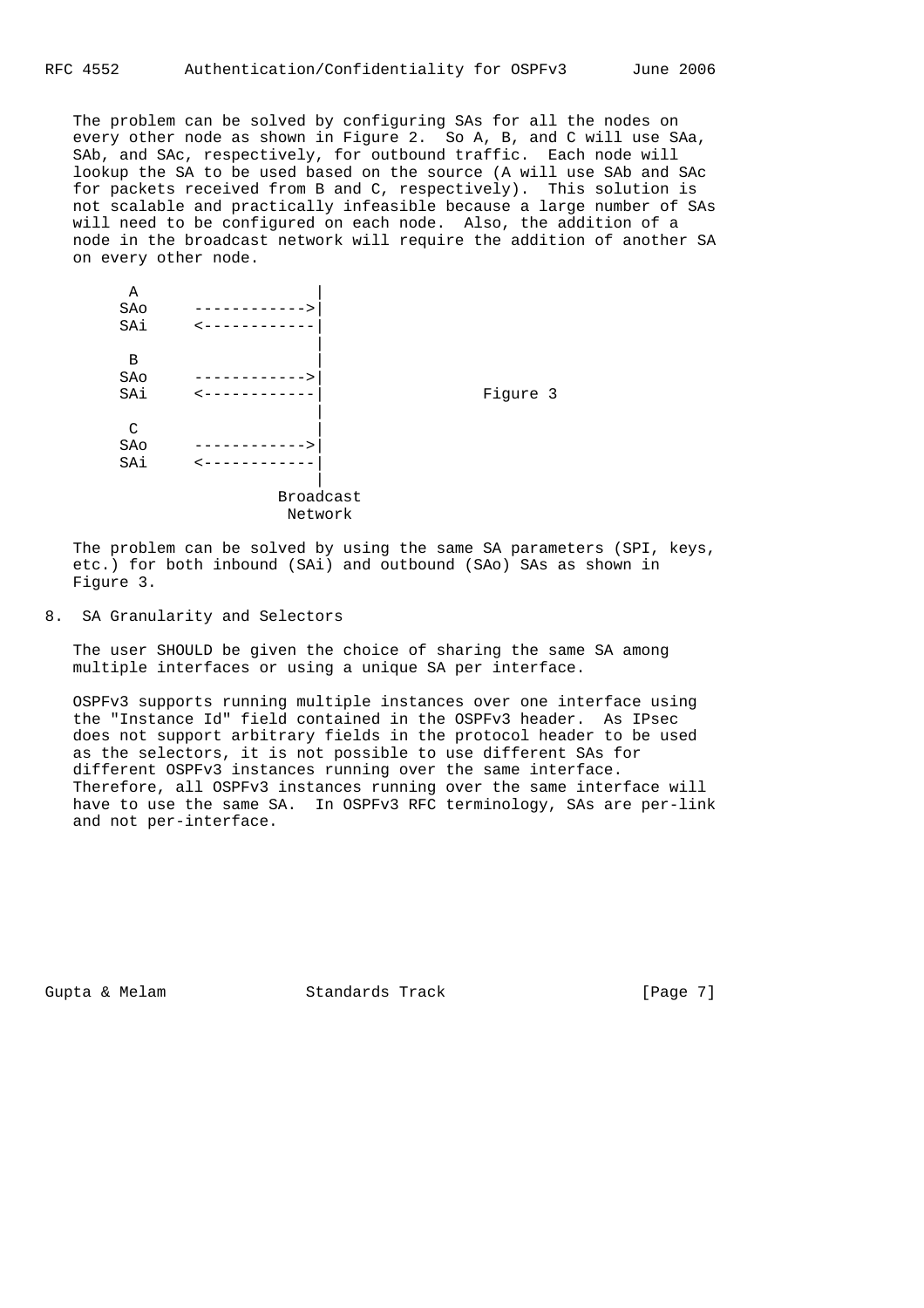# 9. Virtual Links

 A different SA than the SA of the underlying interface MUST be provided for virtual links. Packets sent on virtual links use unicast non-link local IPv6 addresses as the IPv6 source address, while packets sent on other interfaces use multicast and unicast link local addresses. This difference in the IPv6 source address differentiates the packets sent on virtual links from other OSPFv3 interface types.

 As the virtual link end point IPv6 addresses are not known, it is not possible to install SPD/Security Association Database (SAD) entries at the time of configuration. The virtual link end point IPv6 addresses are learned during the routing table computation process. The packet exchange over the virtual links starts only after the discovery of the end point IPv6 addresses. In order to protect these exchanges, the routing module must install the corresponding SPD/SAD entries before starting these exchanges. Note that manual SA parameters are preconfigured but not installed in the SAD until the end point addresses are learned.

 According to the OSPFv3 RFC [N2], the virtual neighbor's IP address is set to the first prefix with the "LA-bit" set from the list of prefixes in intra-area-prefix-Link State Advertisements (LSAs) originated by the virtual neighbor. But when it comes to choosing the source address for the packets that are sent over the virtual link, the RFC [N2] simply suggests using one of the router's own global IPv6 addresses. In order to install the required security rules for virtual links, the source address also needs to be predictable. Hence, routers that implement this specification MUST change the way the source and destination addresses are chosen for packets exchanged over virtual links when IPsec is enabled.

 The first IPv6 address with the "LA-bit" set in the list of prefixes advertised in intra-area-prefix-LSAs in the transit area MUST be used as the source address for packets exchanged over the virtual link. When multiple intra-area-prefix-LSAs are originated, they are considered concatenated and are ordered by ascending Link State ID.

 The first IPv6 address with the "LA-bit" set in the list of prefixes received in intra-area-prefix-LSAs from the virtual neighbor in the transit area MUST be used as the destination address for packets exchanged over the virtual link. When multiple intra-area-prefix- LSAs are received, they are considered concatenated and are ordered by ascending Link State ID.

 This makes both the source and destination addresses of packets exchanged over the virtual link predictable when IPsec is enabled.

Gupta & Melam Standards Track (Page 8)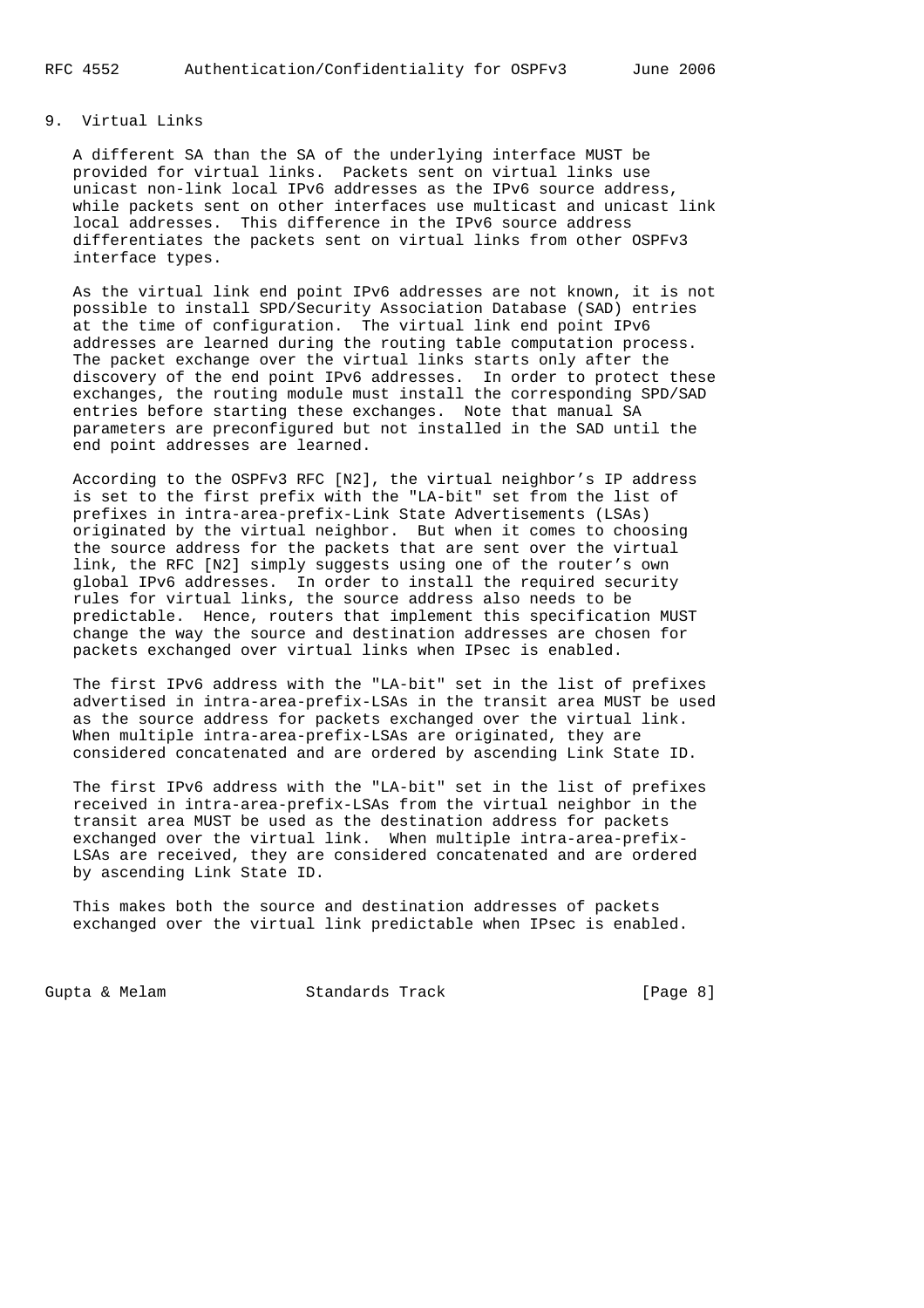### 10. Rekeying

 To maintain the security of a link, the authentication and encryption key values SHOULD be changed periodically.

#### 10.1. Rekeying Procedure

 The following three-step procedure SHOULD be provided to rekey the routers on a link without dropping OSPFv3 protocol packets or disrupting the adjacency.

- (1) For every router on the link, create an additional inbound SA for the interface being rekeyed using a new SPI and the new key.
- (2) For every router on the link, replace the original outbound SA with one using the new SPI and key values. The SA replacement operation should be atomic with respect to sending OSPFv3 packets on the link so that no OSPFv3 packets are sent without authentication/encryption.
- (3) For every router on the link, remove the original inbound SA.

 Note that all routers on the link must complete step 1 before any begin step 2. Likewise, all the routers on the link must complete step 2 before any begin step 3.

 One way to control the progression from one step to the next is for each router to have a configurable time constant KeyRolloverInterval. After the router begins step 1 on a given link, it waits for this interval and then moves to step 2. Likewise, after moving to step 2, it waits for this interval and then moves to step 3.

 In order to achieve smooth key transition, all routers on a link should use the same value for KeyRolloverInterval and should initiate the key rollover process within this time period.

 At the end of this procedure, all the routers on the link will have a single inbound and outbound SA for OSPFv3 with the new SPI and key values.

#### 10.2. KeyRolloverInterval

 The configured value of KeyRolloverInterval should be long enough to allow the administrator to change keys on all the OSPFv3 routers. As this value can vary significantly depending upon the implementation and the deployment, it is left to the administrator to choose an appropriate value.

Gupta & Melam Standards Track (Page 9)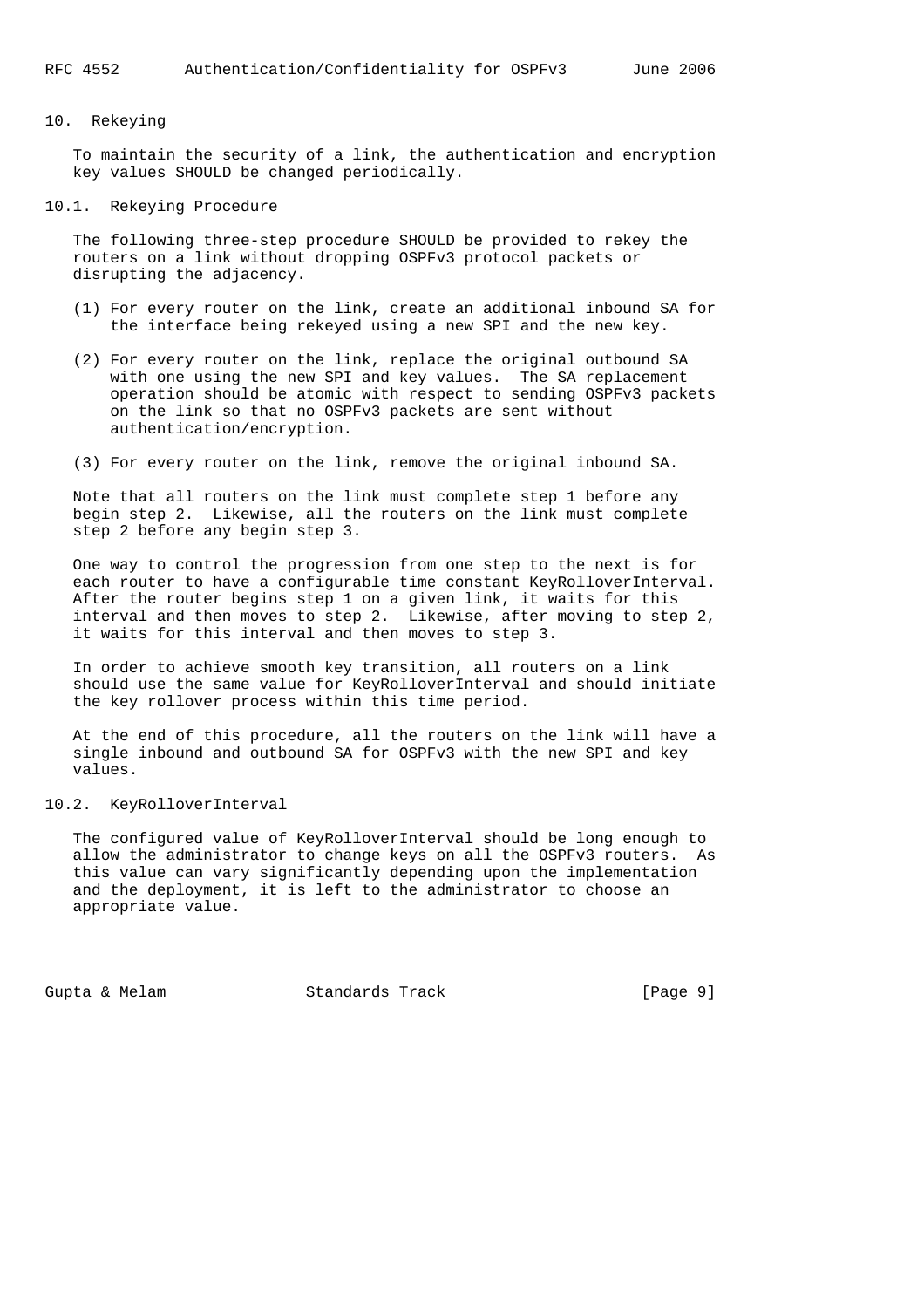#### 10.3. Rekeying Interval

 This section analyzes the security provided by manual keying and recommends that the encryption and authentication keys SHOULD be changed at least every 90 days.

 The weakest security provided by the security mechanisms discussed in this specification is when NULL encryption (for ESP) or no encryption (for AH) is used with the HMAC-MD5 authentication. Any other algorithm combinations will at least be as hard to break as the ones mentioned above. This is shown by the following reasonable assumptions:

- o NULL Encryption and HMAC-SHA-1 Authentication will be more secure as HMAC-SHA-1 is considered to be more secure than HMAC-MD5.
- o NON-NULL Encryption and NULL Authentication combination is not applicable as this specification mandates authentication when OSPFv3 security is enabled.
- o Data Encryption Security (DES) Encryption and HMAC-MD5 Authentication will be more secure because of the additional security provided by DES.
- o Other encryption algorithms like 3DES and the Advanced Encryption Standard (AES) will be more secure than DES.

 RFC 3562 [I4] analyzes the rekeying requirements for the TCP MD5 signature option. The analysis provided in RFC 3562 is also applicable to this specification as the analysis is independent of data patterns.

11. IPsec Protection Barrier and SPD

 The IPsec protection barrier MUST be around the OSPF protocol. Therefore, all the inbound and outbound OSPF traffic goes through IPsec processing.

 The SPD selection function MUST return an SPD with the following rule for all the interfaces that have OSPFv3 authentication/confidentiality disabled.

| No. | source | destination | protocol | action |
|-----|--------|-------------|----------|--------|
|     | anv    | any         | OSPF     | bypass |

Gupta & Melam  $Standards$  Track [Page 10]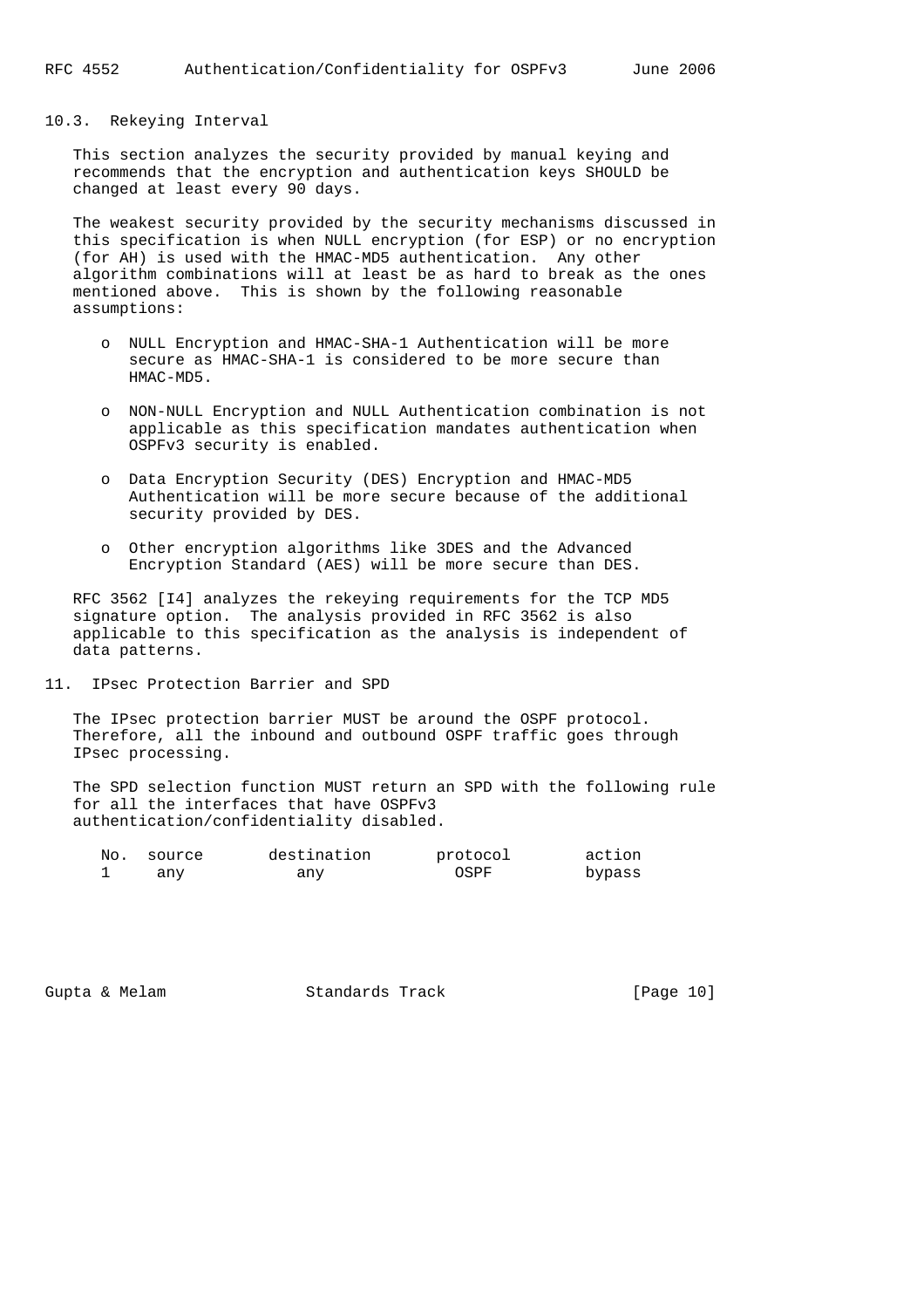The SPD selection function MUST return an SPD with the following rules for all the interfaces that have OSPFv3 authentication/confidentiality enabled.

| No. | source    | destination | protocol                    | action  |
|-----|-----------|-------------|-----------------------------|---------|
|     | fe80::/10 | any         | OSPF                        | protect |
|     |           | any         | ESP/OSPF or AH/OSPF         | protect |
| 4   | src/128   | dst/128     | OSPF                        | protect |
| 5.  | src/128   | dst/128     | ESP/OSPF or AH/OSPF protect |         |

 For rules 2 and 4, action "protect" means encrypting/calculating Integrity Check Value (ICV) and adding an ESP or AH header. For rules 3 and 5, action "protect" means decrypting/authenticating the packets and stripping the ESP or AH header.

 Rule 1 will bypass the OSPFv3 packets without any IPsec processing on the interfaces that have OSPFv3 authentication/confidentiality disabled.

 Rules 2 and 4 will drop the inbound OSPFv3 packets that have not been secured with ESP/AH headers.

 ESP/OSPF or AH/OSPF in rules 3 and 5 mean that it is an OSPF packet secured with ESP or AH.

 Rules 2 and 3 are meant to secure the unicast and multicast OSPF packets that are not being exchanged over the virtual links.

 Rules 4 and 5 are meant to secure the packets being exchanged over virtual links. These rules are installed after learning the virtual link end point IPv6 addresses. These rules MUST be installed in the SPD for the interfaces that are connected to the transit area for the virtual link. These rules MAY alternatively be installed on all the interfaces. If these rules are not installed on all the interfaces, clear text or malicious OSPFv3 packets with the same source and destination addresses as the virtual link end point IPv6 addresses will be delivered to OSPFv3. Though OSPFv3 drops these packets as they were not received on the right interface, OSPFv3 receives some clear text or malicious packets even when the security is enabled. Installing these rules on all the interfaces ensures that OSPFv3 does not receive these clear text or malicious packets when security is enabled. On the other hand, installing these rules on all the interfaces increases the processing overhead on the interfaces where there is no other IPsec processing. The decision of whether to install these rules on all the interfaces or on just the interfaces that are connected to the transit area is a private decision and doesn't affect the interoperability in any way. Hence it is an implementation choice.

Gupta & Melam  $Standards$  Track [Page 11]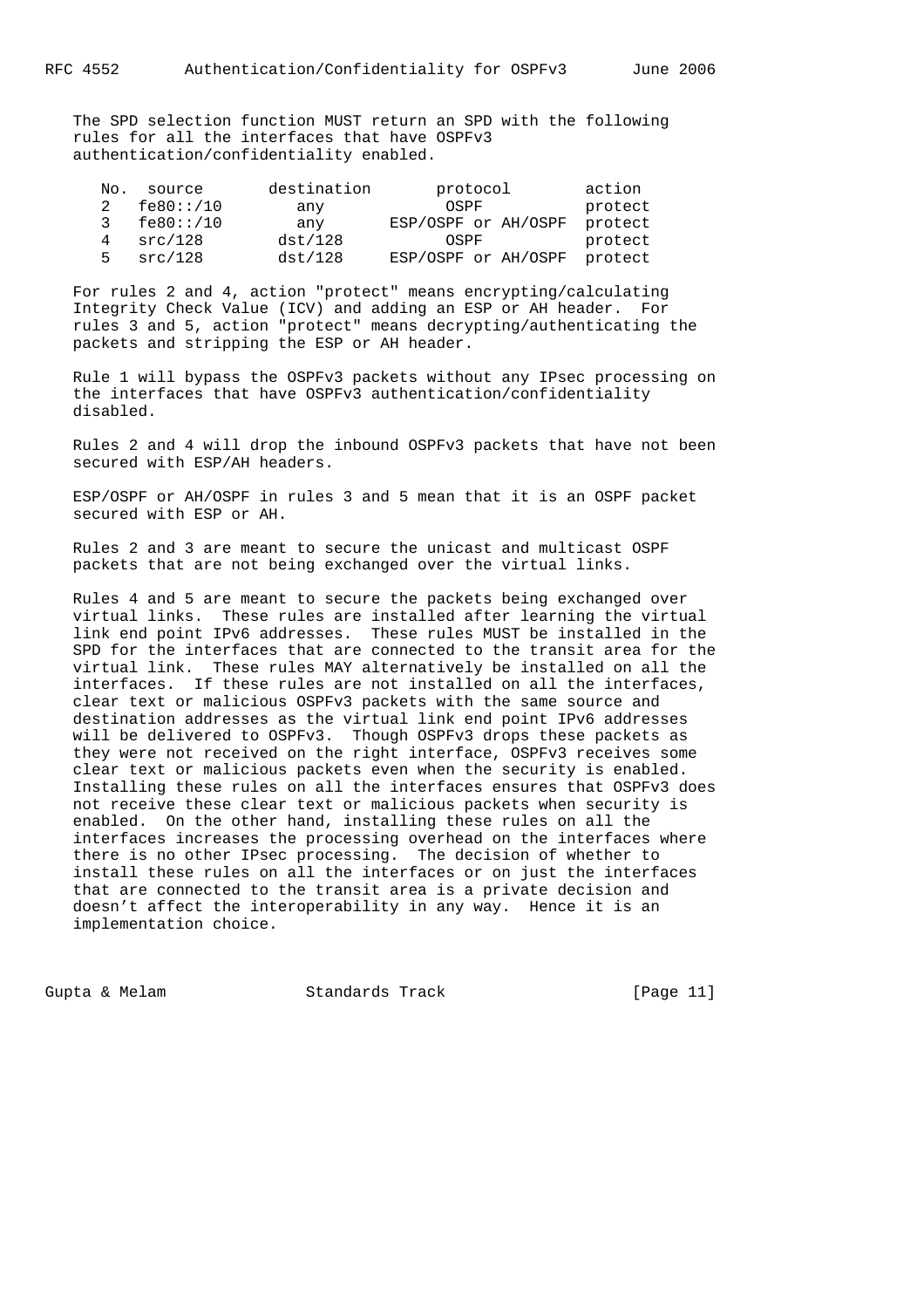## 12. Entropy of Manual Keys

 The implementations MUST allow the administrator to configure the cryptographic and authentication keys in hexadecimal format rather than restricting it to a subset of ASCII characters (letters, numbers, etc.). A restricted character set will reduce key entropy significantly as discussed in [I2].

## 13. Replay Protection

 Since it is not possible using the current standards to provide complete replay protection while using manual keying, the proposed solution will not provide protection against replay attacks.

 Detailed analysis of various vulnerabilities of the routing protocols and OSPF in particular is discussed in [I3] and [I2]. The conclusion is that replay of OSPF packets can cause adjacencies to be disrupted, which can lead to a DoS attack on the network. It can also cause database exchange process to occur continuously thus causing CPU overload as well as micro loops in the network.

## 14. Security Considerations

 This memo discusses the use of IPsec AH and ESP headers to provide security to OSPFv3 for IPv6. Hence, security permeates throughout this document.

 OSPF Security Vulnerabilities Analysis [I2] identifies OSPF vulnerabilities in two scenarios -- one with no authentication or simple password authentication and the other with cryptographic authentication. The solution described in this specification provides protection against all the vulnerabilities identified for scenarios with cryptographic authentication with the following exceptions:

## Limitations of manual key:

 This specification mandates the usage of manual keys. The following are the known limitations of the usage of manual keys.

- o As the sequence numbers cannot be negotiated, replay protection cannot be provided. This leaves OSPF insecure against all the attacks that can be performed by replaying OSPF packets.
- o Manual keys are usually long lived (changing them often is a tedious task). This gives an attacker enough time to discover the keys.

Gupta & Melam Standards Track [Page 12]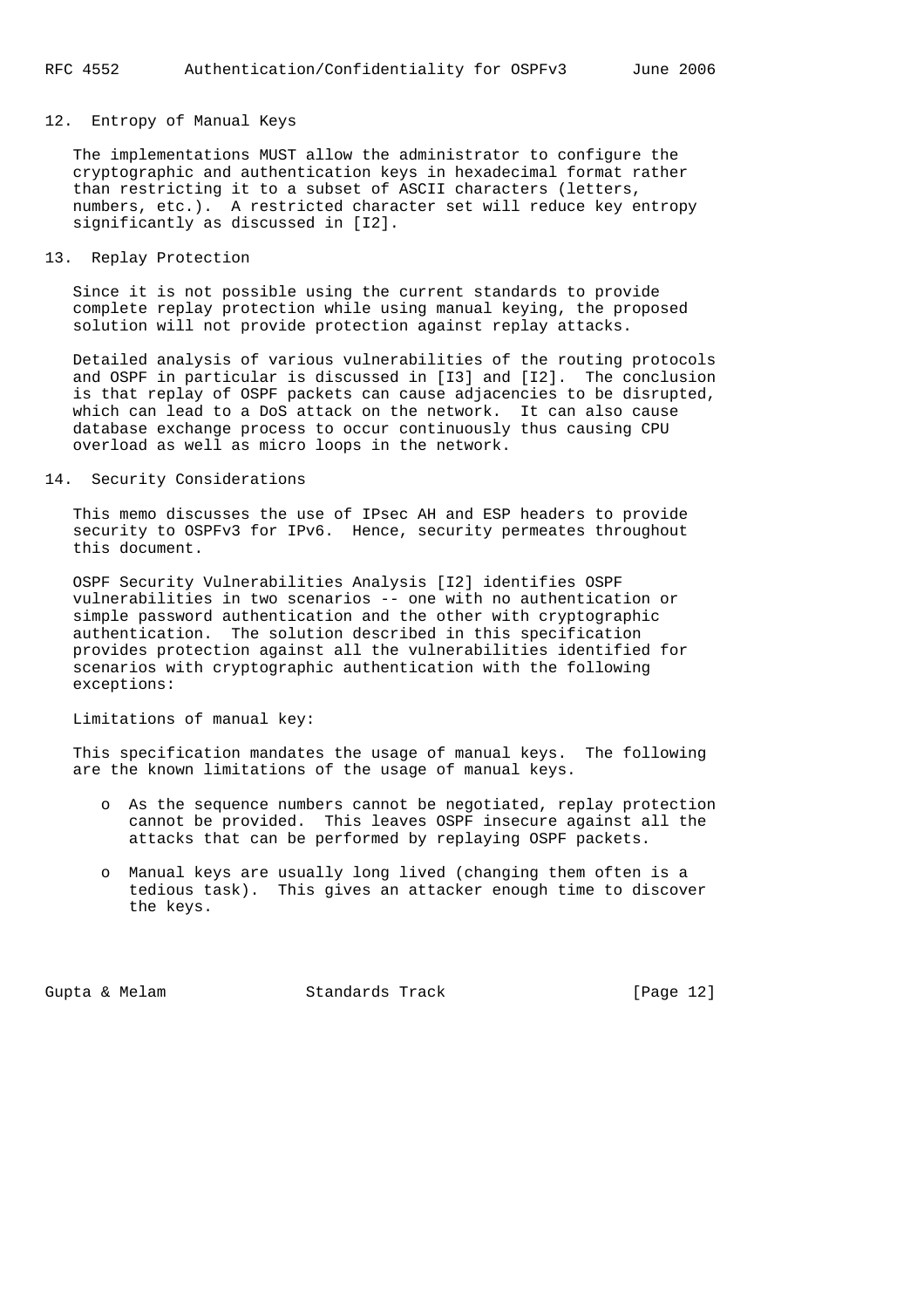o As the administrator is manually configuring the keys, there is a chance that the configured keys are weak (there are known weak keys for DES/3DES at least).

Impersonating attacks:

 The usage of the same key on all the OSPF routers connected to a link leaves them all insecure against impersonating attacks if any one of the OSPF routers is compromised, malfunctioning, or misconfigured.

 Detailed analysis of various vulnerabilities of routing protocols is discussed in [I3].

- 15. References
- 15.1. Normative References
	- [N1] Moy, J., "OSPF Version 2", STD 54, RFC 2328, April 1998.
	- [N2] Coltun, R., Ferguson, D., and J. Moy, "OSPF for IPv6", RFC 2740, December 1999.
- [N3] Kent, S. and K. Seo, "Security Architecture for the Internet Protocol", RFC 4301, December 2005.
	- [N4] Kent, S., "IP Encapsulating Security Payload (ESP)", RFC 4303, December 2005.
	- [N5] Kent, S., "IP Authentication Header", RFC 4302, December 2005.
	- [N6] Eastlake 3rd, D., "Cryptographic Algorithm Implementation Requirements for Encapsulating Security Payload (ESP) and Authentication Header (AH)", RFC 4305, December 2005.
	- [N7] Bradner, S., "Key words for use in RFCs to Indicate Requirement Levels", BCP 14, RFC 2119, March 1997.
- 15.2. Informative References
	- [I1] Kaufman, C., "Internet Key Exchange (IKEv2) Protocol", RFC 4306, December 2005.
	- [I2] Jones, E. and O. Moigne, "OSPF Security Vulnerabilities Analysis", Work in Progress.
	- [I3] Barbir, A., Murphy, S., and Y. Yang, "Generic Threats to Routing Protocols", Work in Progress.

Gupta & Melam  $Standards$  Track [Page 13]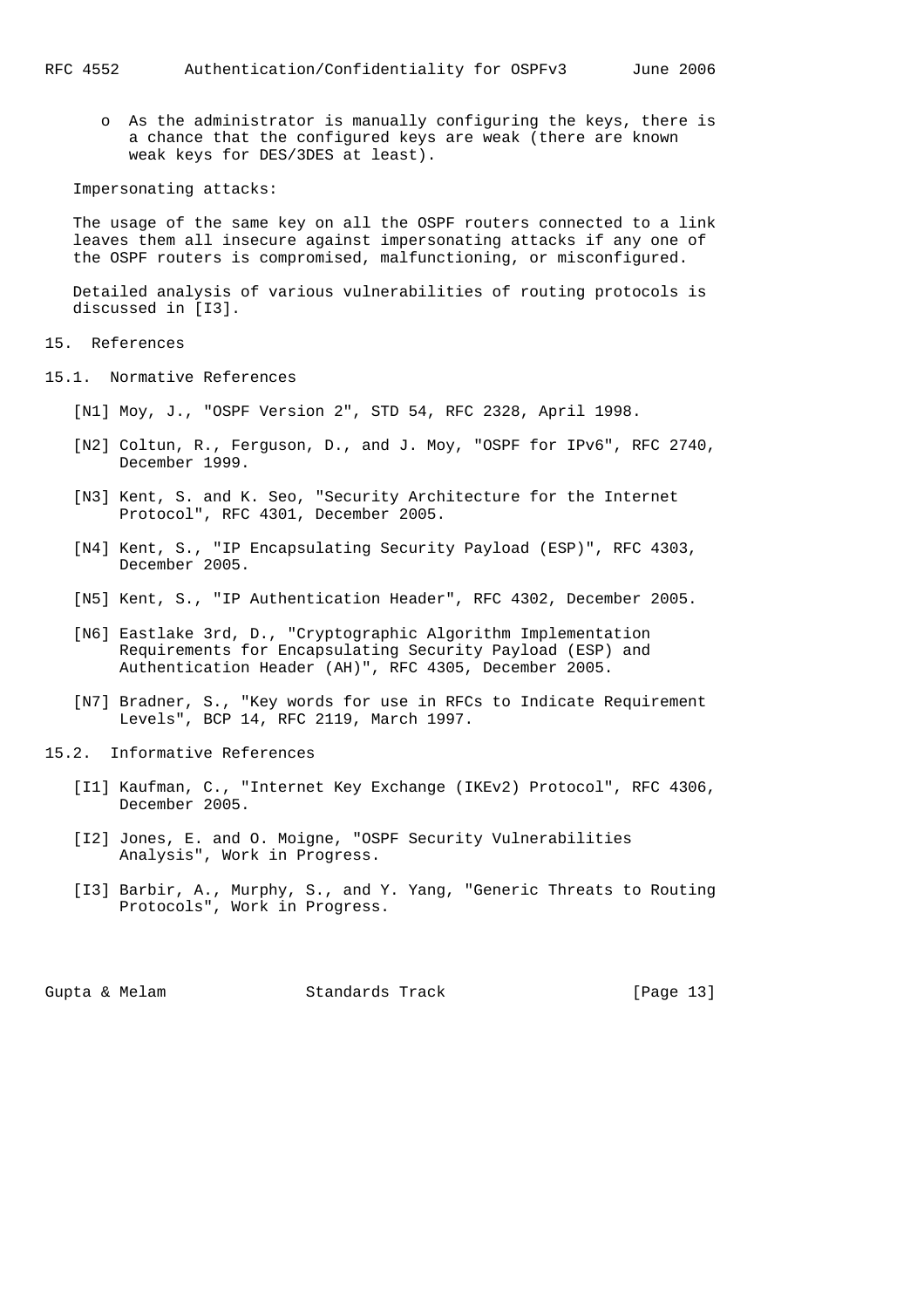[I4] Leech, M., "Key Management Considerations for the TCP MD5 Signature Option", RFC 3562, July 2003.

#### Acknowledgements

 The authors would like to extend sincere thanks to Marc Solsona, Janne Peltonen, John Cruz, Dhaval Shah, Abhay Roy, Paul Wells, Vishwas Manral, and Sam Hartman for providing useful information and critiques on this memo. The authors would like to extend special thanks to Acee Lindem for many editorial changes.

 We would also like to thank members of the IPsec and OSPF WG for providing valuable review comments.

Authors' Addresses

 Mukesh Gupta Tropos Networks 555 Del Rey Ave Sunnyvale, CA 94085

 Phone: 408-331-6889 EMail: mukesh.gupta@tropos.com

 Nagavenkata Suresh Melam Juniper Networks 1194 N. Mathilda Ave Sunnyvale, CA 94089

 Phone: 408-505-4392 EMail: nmelam@juniper.net

Gupta & Melam Standards Track [Page 14]